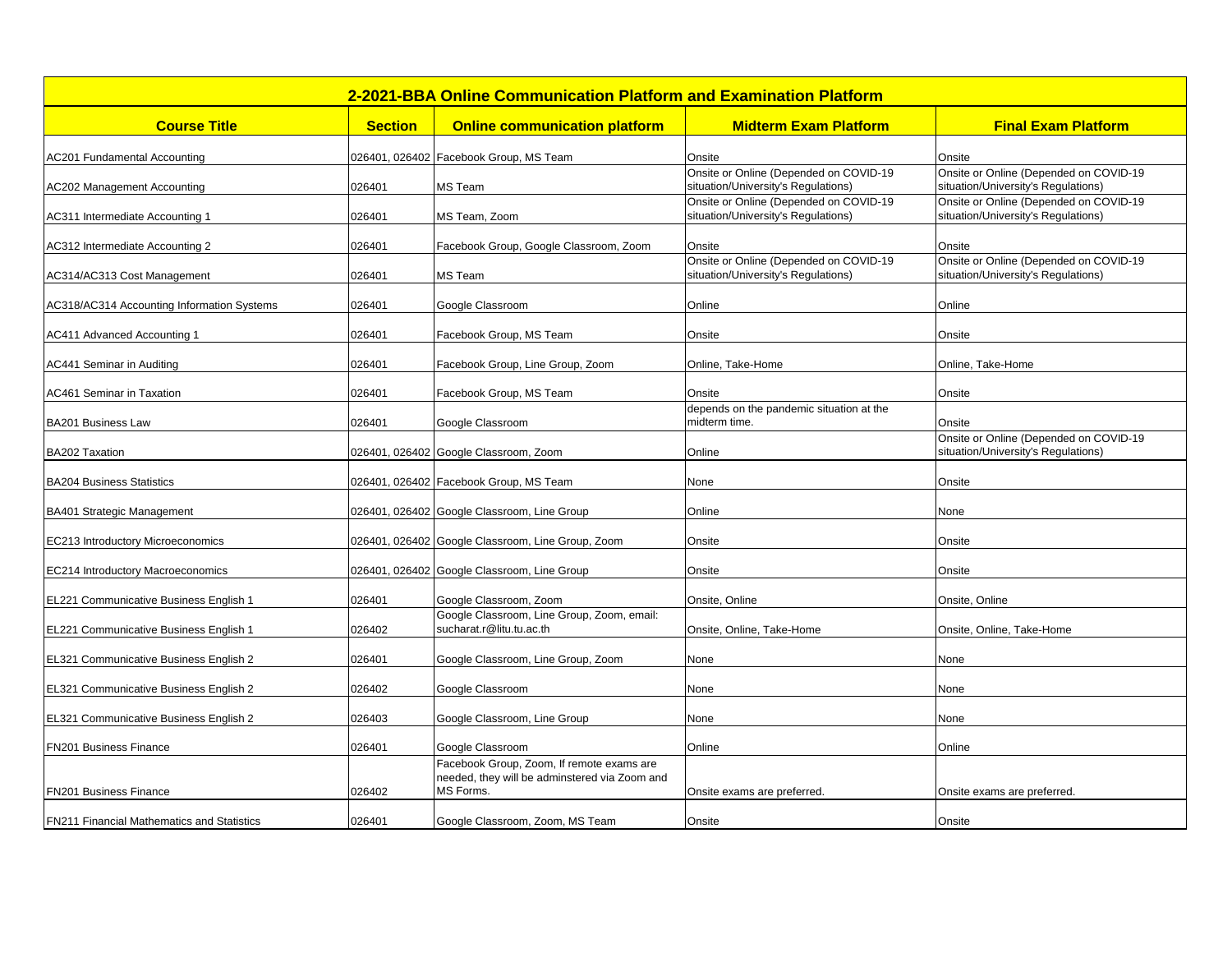| 2-2021-BBA Online Communication Platform and Examination Platform                 |                |                                                                                                         |                                                                    |                                                                    |  |  |
|-----------------------------------------------------------------------------------|----------------|---------------------------------------------------------------------------------------------------------|--------------------------------------------------------------------|--------------------------------------------------------------------|--|--|
| <b>Course Title</b>                                                               | <b>Section</b> | <b>Online communication platform</b>                                                                    | <b>Midterm Exam Platform</b>                                       | <b>Final Exam Platform</b>                                         |  |  |
| FN311 Financial Management                                                        | 026402         | Facebook Group, Zoom, If remote exams are<br>needed, they will be adminstered via Zoom and<br>MS Forms. | Onsite exams are preferred.                                        | Onsite exams are preferred.                                        |  |  |
| FN312 Investments                                                                 |                | 026401, 026402 Google Classroom, Line Group, Zoom                                                       | Onsite                                                             | Onsite                                                             |  |  |
| <b>FN451 Equity Securities Analysis</b>                                           | 026401         | Google Classroom, Zoom                                                                                  | Onsite                                                             | Online                                                             |  |  |
| FN452 Asset Management and Portfolio Analysis                                     | 026401         | MS Team, Zoom                                                                                           | Online                                                             | Online                                                             |  |  |
| FN452/FN411 Derivatives Analysis                                                  | 026401         | MS Team, Zoom                                                                                           | Onsite, If the situation becomes worse, the exam<br>can be online. | Onsite, If the situation becomes worse, the exam<br>can be online. |  |  |
| FN495 Special Topics in Finance 2 (Enterpreneurial Finance) 026401                |                | Google Classroom, Line Group                                                                            | None                                                               | None                                                               |  |  |
| HR201 Modern Management and Entrepreneurship                                      |                | 026401, 026402 Facebook Group, Google Classroom, Zoom                                                   | None                                                               | Take-Home                                                          |  |  |
| B311 Global Environment of International Business                                 | 026401         | Line Group, Zoom                                                                                        | None                                                               | Take-Home                                                          |  |  |
| S201 Digital Technology for Business                                              | 026401, 026402 | Google Classroom, Line Group, MS Team                                                                   | Onsite                                                             | Onsite                                                             |  |  |
| <b>S312 Business Intelligence and Analytics</b>                                   | 026401         | Zoom                                                                                                    | Onsite                                                             | Onsite                                                             |  |  |
| S352/IS319 Electronic Business                                                    | 026401         | Google Classroom, Zoom                                                                                  | None                                                               | Online                                                             |  |  |
| MK201 Principles of Marketing                                                     |                | 026401, 026402 Facebook Group, Line Group, Zoom                                                         | Online                                                             | Online                                                             |  |  |
| MK311 Consumer Behavior                                                           | 026401         | Google Classroom, Line Group                                                                            | None                                                               | Take-Home                                                          |  |  |
| MK312 Brand Management                                                            | 026401         | Line Group                                                                                              | Online                                                             | Online                                                             |  |  |
| MK317/MK315 Pricing & Marketing Profitability                                     | 026401         | Facebook Group, MS Team                                                                                 | None                                                               | Online                                                             |  |  |
| MK318/MK316 Distribution Channel Management                                       | 026401         | Line Group, Zoom                                                                                        | None                                                               | Online                                                             |  |  |
| MK319/MK317 Integrated Marketing Communications                                   | 026401         | Facebook Group                                                                                          | None                                                               | Online                                                             |  |  |
| MK324/MK319 Digital Marketing Strategy                                            | 026401         | <b>MS</b> Team                                                                                          | None                                                               | None                                                               |  |  |
| MK332/MK314 Product & Service Management                                          | 026401         | Line Group, MS Team, Zoom                                                                               | Online                                                             | Online                                                             |  |  |
| MK333/MK326 International Marketing                                               | 026401         | Zoom                                                                                                    | No midterm exam                                                    | Online                                                             |  |  |
| MK411/MK318 Marketing Analytics and Decision-Making                               | 026401         | Facebook Group, MS Team                                                                                 | None                                                               | None                                                               |  |  |
| MK412 Marketing Management Capstone                                               | 026401         | Line Group                                                                                              | Online                                                             | Online                                                             |  |  |
| MK421/MK495 Special Topics in Marketing 2 (Luxury, City<br>and Service Marketing) | 026401         | Line Group, Zoom, Moodle                                                                                | Take-Home                                                          | Group Presentation via Zoom                                        |  |  |
| MK421/MK495 Special Topics in Marketing 2 (Marketing in<br>the New World)         | 026402         | Facebook Group, Zoom                                                                                    | Quizzes, Assignments and Case Study &<br>Presentation              | Quizzes, Assignments and Term Project & Final<br>presentation      |  |  |